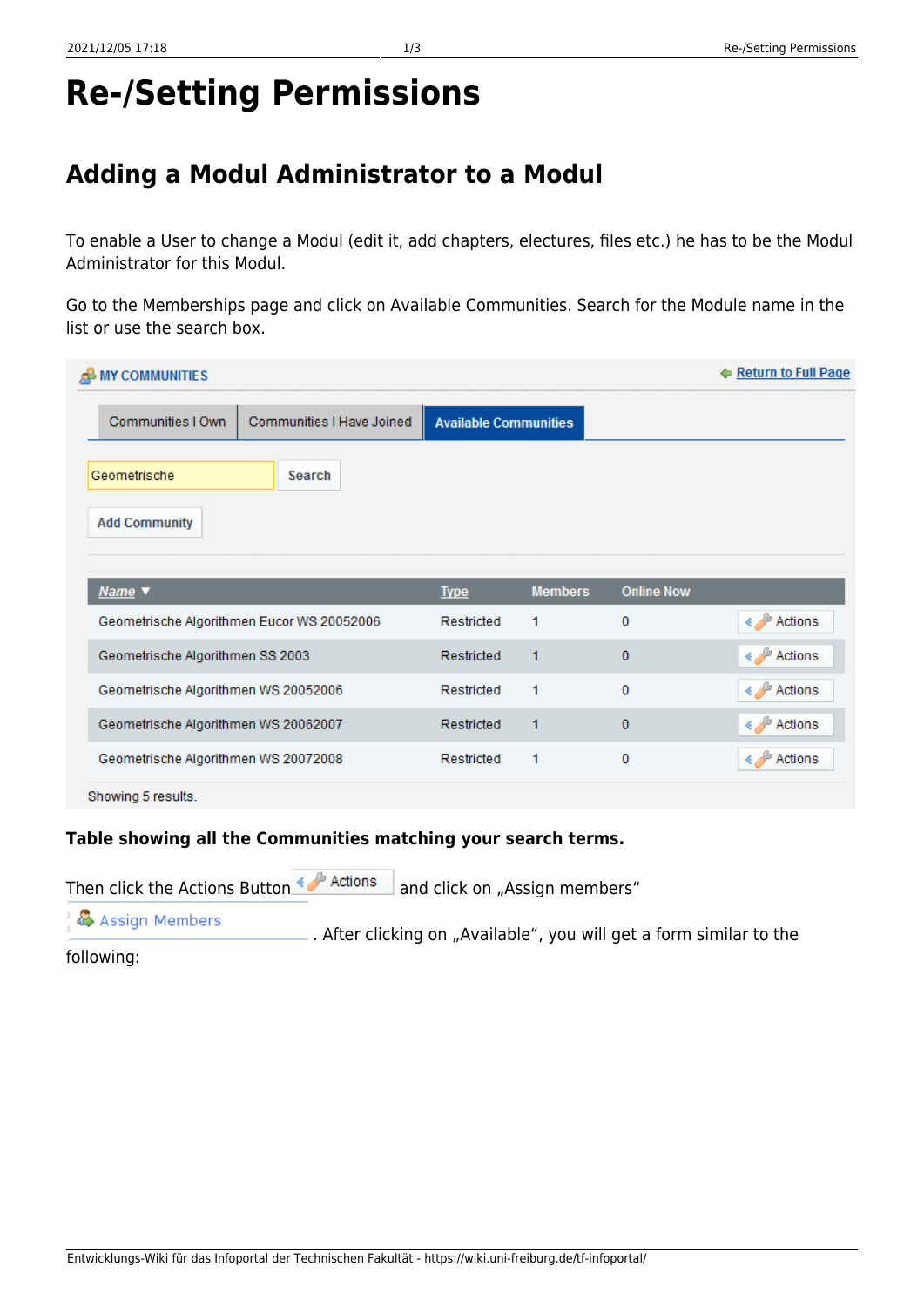Last update: 2012/12/11 electures-portal:dokumentation:admin:re- setting\_permissions https://wiki.uni-freiburg.de/tf-infoportal/doku.php?id=electures-portal:dokumentation:admin:re- setting\_permissions

| 13:21                   |                                                       |                    | 2012/12/11 Sectures portal.aokamentation.tammine_octung_permissions.neps.//www.ammenolag.ae/emmoportal/aoka.php.na=enectares portal.aokamentation.tammine_octung_permission. |                       |
|-------------------------|-------------------------------------------------------|--------------------|------------------------------------------------------------------------------------------------------------------------------------------------------------------------------|-----------------------|
| <b>A</b> MY COMMUNITIES |                                                       |                    |                                                                                                                                                                              | ← Return to Full Page |
|                         |                                                       |                    | Edit Assignments for Community: Geometrische Algorithmen Eucor WS 20052006                                                                                                   |                       |
| <b>Users</b>            | Organizations                                         | <b>User Groups</b> |                                                                                                                                                                              | « Back                |
| <b>Current</b>          | Available                                             |                    |                                                                                                                                                                              |                       |
| Advanced »              |                                                       | Search             |                                                                                                                                                                              |                       |
|                         | <b>Update Associations</b>                            |                    |                                                                                                                                                                              |                       |
| M                       | <b>Name</b>                                           | <b>Screen Name</b> | <b>Community Roles</b>                                                                                                                                                       |                       |
| $\overline{\mathbf{v}}$ | <b>Electures Portal Admin</b>                         | admin              | Community Member, Community Owner                                                                                                                                            | Assign User Roles     |
| Showing 1 result.       |                                                       |                    |                                                                                                                                                                              |                       |
|                         | Click on "Assign User Roles" Assign User Roles        |                    |                                                                                                                                                                              |                       |
| <b>MY COMMUNITIES</b>   |                                                       |                    |                                                                                                                                                                              | ← Return to Full Page |
| <b>Roles</b>            |                                                       |                    |                                                                                                                                                                              | « Back                |
|                         | Edit Community Roles for User: Electures Portal Admin |                    |                                                                                                                                                                              |                       |
|                         |                                                       | Search             |                                                                                                                                                                              |                       |
|                         | <b>Update Associations</b>                            |                    |                                                                                                                                                                              |                       |
|                         | Name v                                                | <b>Type</b>        | <b>Description</b>                                                                                                                                                           |                       |
|                         | Community<br>Administrator                            | Community          | Community Administrators are super users of their community but cannot<br>make other users into Community Administrators.                                                    |                       |
| $\sqrt{2}$<br>里         | Community<br><b>Member</b>                            | Community          | All users who belong to a community have this role within that community.                                                                                                    |                       |
| 里 マ                     | <b>Community Owner</b>                                | Community          | Community Owners are super users of their community and can assign<br>community roles to us                                                                                  |                       |

Modul Administrators are users who are allowed to edit the contents of their ■ 四 Modul Administrator Community modules.

community roles to users.

Showing 4 results.

Click on the desired User Role (Modul Administrator or Community Owner). You should do this for both roles (Modul Administrator and Community Owner). The Modul Administrator role is needed to change the contents of a Modul. The Community Owner Role is needed to accept membership requests for this group.